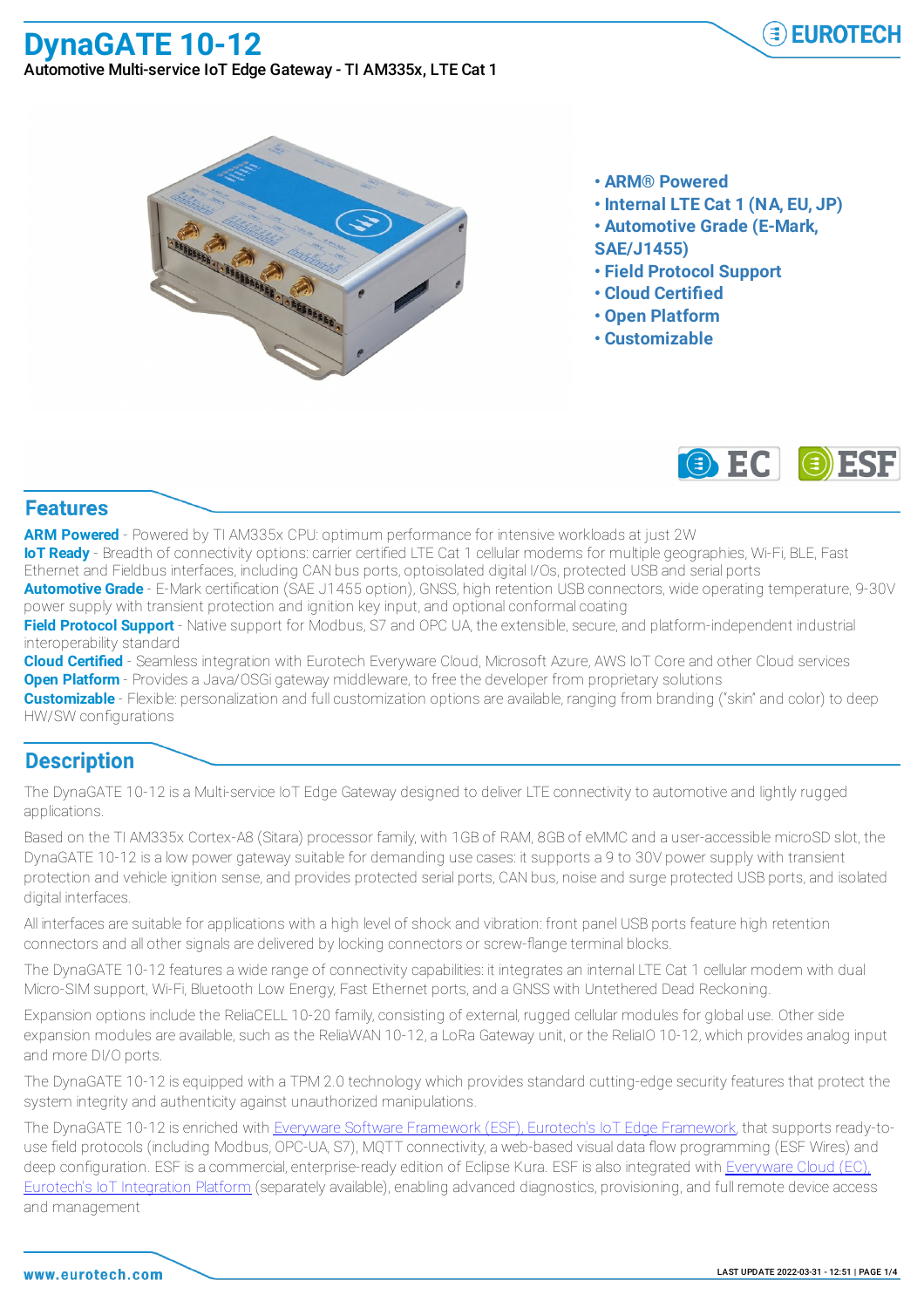# **DynaGATE 10-12**

#### Automotive Multi-service IoT Edge Gateway - TI AM335x, LTE Cat 1

The DynaGATE 10-12 is AWS IoT Core Qualified, Microsoft Azure Certified and can be integrated with 3rd party cloud services.

Note: The information in this document is subject to change without notice and should not be construed as a commitment by EUROTECH. While reasonable precautions have been taken, EUROTECH assumes<br>no responsibility for any e

**EUROTECH**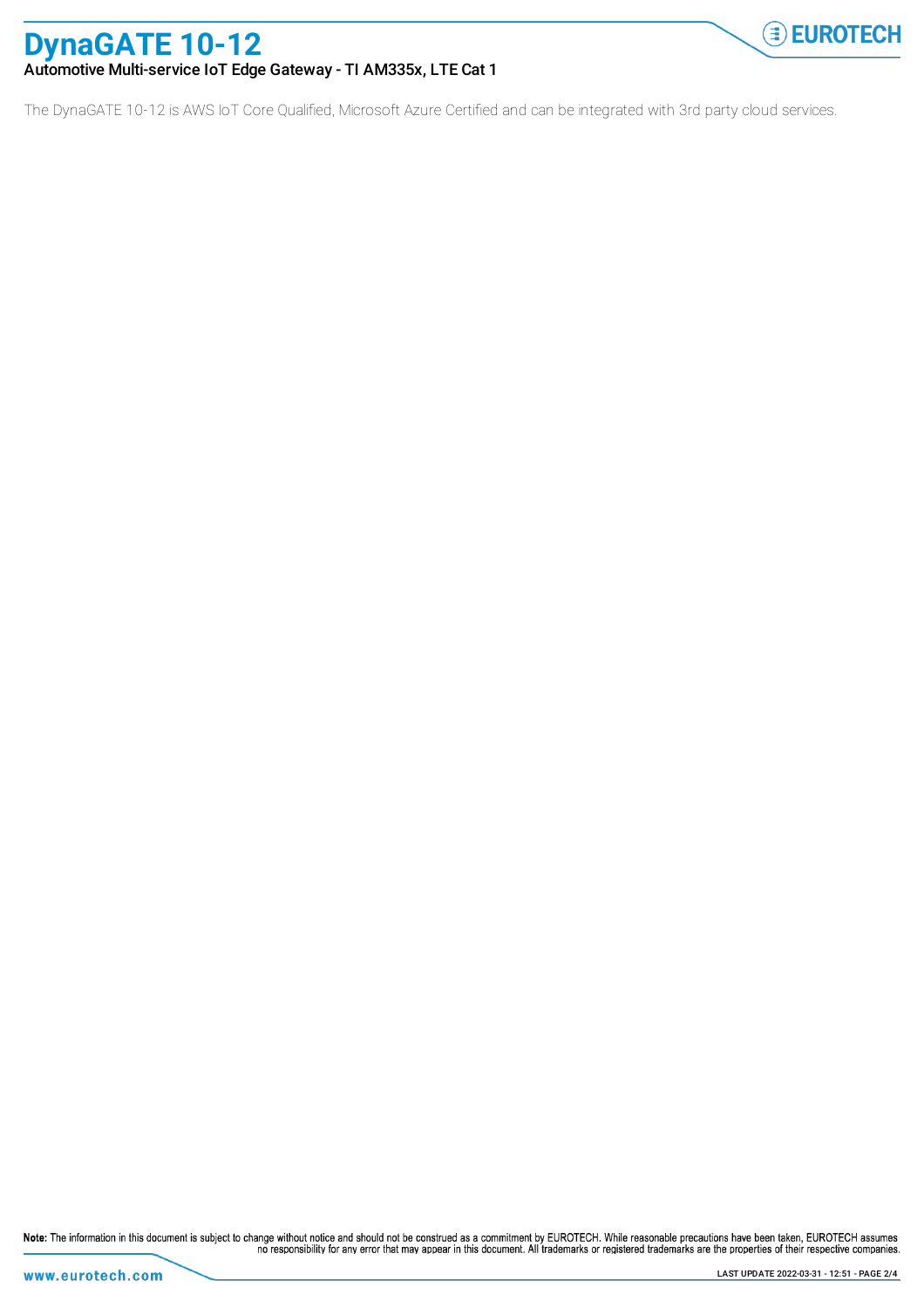## **DynaGATE 10-12**

Automotive Multi-service IoT Edge Gateway - TI AM335x, LTE Cat 1

| <b>Ordering code: DYGATE-10-12-XX</b> |                   |                                                                                                                                                   |                                    |                                     |                                    |                                     |                |  |  |
|---------------------------------------|-------------------|---------------------------------------------------------------------------------------------------------------------------------------------------|------------------------------------|-------------------------------------|------------------------------------|-------------------------------------|----------------|--|--|
| XX                                    |                   | $-62$                                                                                                                                             | - 63                               | $-64$                               | $-65$                              | - 66                                | - 67           |  |  |
| <b>PROCESSOR</b>                      | CPU               | TI AM3352 1GHz, 1 Core                                                                                                                            |                                    |                                     |                                    |                                     |                |  |  |
| <b>MEMORY</b>                         | <b>RAM</b>        | 1GB DDR3                                                                                                                                          |                                    |                                     |                                    |                                     |                |  |  |
| <b>STORAGE</b>                        | Embedded          | 8GB eMMC                                                                                                                                          |                                    |                                     |                                    |                                     |                |  |  |
|                                       | Other             | 1x microSD Slot (User Accessible)                                                                                                                 |                                    |                                     |                                    |                                     |                |  |  |
| <b>I/O INTERFACES</b>                 | Ethernet          | 2x 10/100Mbps - RJ45                                                                                                                              |                                    |                                     |                                    |                                     |                |  |  |
|                                       | <b>USB</b>        | 3x Host 2.0 (Noise and Surge Protected) - Type A (Front Panel: High Retention)                                                                    |                                    |                                     |                                    |                                     |                |  |  |
|                                       | Serial            | 1x RS-422/RS-485 Protected and Isolated, 1x RS-232/RS-485 (Surge Protected, RS-485 Termination and Fail-safe Resistors),<br>1x TTL Serial Console |                                    |                                     |                                    |                                     |                |  |  |
|                                       | CAN 2.0B          | 2x CAN bus with 5V (100mA) Power Out                                                                                                              |                                    |                                     |                                    |                                     |                |  |  |
|                                       | Digital I/O       | 2x Digital Input 36V, 1KV Optoisolated - 2x Digital Output (40VAC/DC), 500mA Sink, 1KHz Max Switching                                             |                                    |                                     |                                    |                                     |                |  |  |
|                                       | Exp. Connector    | Yes, for Eurotech Side Expansion Modules (ReliaIO 10-12, ReliaWAN 10-12)                                                                          |                                    |                                     |                                    |                                     |                |  |  |
| <b>RADIO</b><br><b>INTERFACES</b>     | Internal Cellular | No.                                                                                                                                               | LTE Cat 1 (NA), 3G<br>Fallback     | LTE Cat $1$ (EU),<br>2G/3G Fallback | LTE Cat 1 (NA), 3G<br>Fallback     | LTE Cat $1$ (EU),<br>2G/3G Fallback | LTE Cat 1 (JP) |  |  |
|                                       | External Cellular | Optional Accessory: ReliaCELL 10-20 (3G/4G)                                                                                                       |                                    |                                     |                                    |                                     |                |  |  |
|                                       | GPS               | Internal (72 Channels GPS, Galileo, GLONASS, BeiDou) - Untethered Dead Reckoning GNSS                                                             |                                    |                                     |                                    |                                     |                |  |  |
|                                       | Wi-Fi/BT          | 802.11a/b/g/n,<br><b>BLE 4.2</b>                                                                                                                  | No.                                |                                     | a/b/g/n, BLE 4.2                   |                                     |                |  |  |
|                                       | Antennas (Ext.)   | 1x SMA GPS, up to 2x SMA Cellular, up to 2x RSMA Wi-Fi/BT                                                                                         |                                    |                                     |                                    |                                     |                |  |  |
| <b>OTHER</b>                          | <b>RTC</b>        | Yes (SuperCAP Backup)                                                                                                                             |                                    |                                     |                                    |                                     |                |  |  |
|                                       | Ext. Watchdog     | Yes                                                                                                                                               |                                    |                                     |                                    |                                     |                |  |  |
|                                       | <b>TPM</b>        | <b>TPM 2.0</b>                                                                                                                                    |                                    |                                     |                                    |                                     |                |  |  |
|                                       | Sensors           | Temperature, 3-axis Digital Accelerometer, 3-axis Digital Gyroscope                                                                               |                                    |                                     |                                    |                                     |                |  |  |
|                                       | <b>LEDs</b>       | 1x Power, 1x Cellular, 4x Programmable                                                                                                            |                                    |                                     |                                    |                                     |                |  |  |
|                                       | <b>Buttons</b>    | 1x Reset, 1x Programmable                                                                                                                         |                                    |                                     |                                    |                                     |                |  |  |
|                                       | SIM Slot          | No.                                                                                                                                               |                                    |                                     | 2x microSIM (User Accessible)      |                                     |                |  |  |
| <b>POWER</b>                          | Input             | Nominal: 12 or 24 VDC; Range: 9 to 30 VDC with Transient Protection, Ignition Key Sense                                                           |                                    |                                     |                                    |                                     |                |  |  |
|                                       | Consumption       | 2W Idle (15W Max)                                                                                                                                 |                                    |                                     |                                    |                                     |                |  |  |
| <b>ENVIRONMENT</b>                    | Operating Temp    | $-40$ to $+70^{\circ}$ C                                                                                                                          |                                    |                                     |                                    |                                     |                |  |  |
|                                       | Storage Temp      | $-40$ to $+85^{\circ}$ C                                                                                                                          |                                    |                                     |                                    |                                     |                |  |  |
|                                       | Humidity          | 5 to 95% Relative Humidity (non Condensing) at +40°C                                                                                              |                                    |                                     |                                    |                                     |                |  |  |
| <b>CERTIFICATIONS</b>                 | Regulatory        | CE, FCC, ISED                                                                                                                                     | FCC, ISED                          | CE                                  | FCC, ISED                          | CE                                  | JATE, TELEC    |  |  |
|                                       | Safety            | EN 62368, UL 60950 (S)                                                                                                                            |                                    |                                     |                                    |                                     |                |  |  |
|                                       | Vertical          | E-Mark, SAE J1455 (*)                                                                                                                             |                                    |                                     |                                    |                                     |                |  |  |
|                                       | Environmental     |                                                                                                                                                   | ROHS3, REACH                       |                                     |                                    |                                     |                |  |  |
|                                       | Wi-Fi / BT Radio  | RED, FCC, ISED                                                                                                                                    | FCC, ISED                          | <b>RED</b>                          | FCC, ISED                          | <b>RED</b>                          | JATE, TELEC    |  |  |
|                                       | Cellular Radio    | No.                                                                                                                                               | FCC, ISED, PTCRB,<br>AT&T, Verizon | <b>RED</b>                          | FCC, ISED, PTCRB,<br>AT&T, Verizon | RED.                                | JATE, TELEC    |  |  |
|                                       | Ingress           | IP40                                                                                                                                              |                                    |                                     |                                    |                                     |                |  |  |
| <b>MECHANICAL</b>                     | Enclosure         | Material: Aluminum - Color: Aluminum                                                                                                              |                                    |                                     |                                    |                                     |                |  |  |
|                                       | Dimensions        | 139x118x52mm (LxWxH) - with SMA Connectors, Including Integrated Mounting Bracket                                                                 |                                    |                                     |                                    |                                     |                |  |  |

| <b>Software</b> |               |                                                                            |  |  |  |  |  |
|-----------------|---------------|----------------------------------------------------------------------------|--|--|--|--|--|
| <b>SOFTWARE</b> | <b>OS</b>     | Eurotech Everyware Linux                                                   |  |  |  |  |  |
|                 | <b>SDK</b>    | Yocto-based Eclipse Tooling, Azul Java                                     |  |  |  |  |  |
|                 | IoT Framework | Everyware Software Framework (Java/OSGi)                                   |  |  |  |  |  |
|                 | loT Platform  | AWS Io T Core Qualified, Microsoft Azure Certified, Everyware Cloud Native |  |  |  |  |  |

§ UL, NRTL listing Factory Option.

\* Factory Option<br>Note: The information in this document is subject to change without notice and should not be construed as a commitment by EUROTECH. While reasonable precautions have been taken, EUROTECH assumes<br>no respons

**EUROTECH**